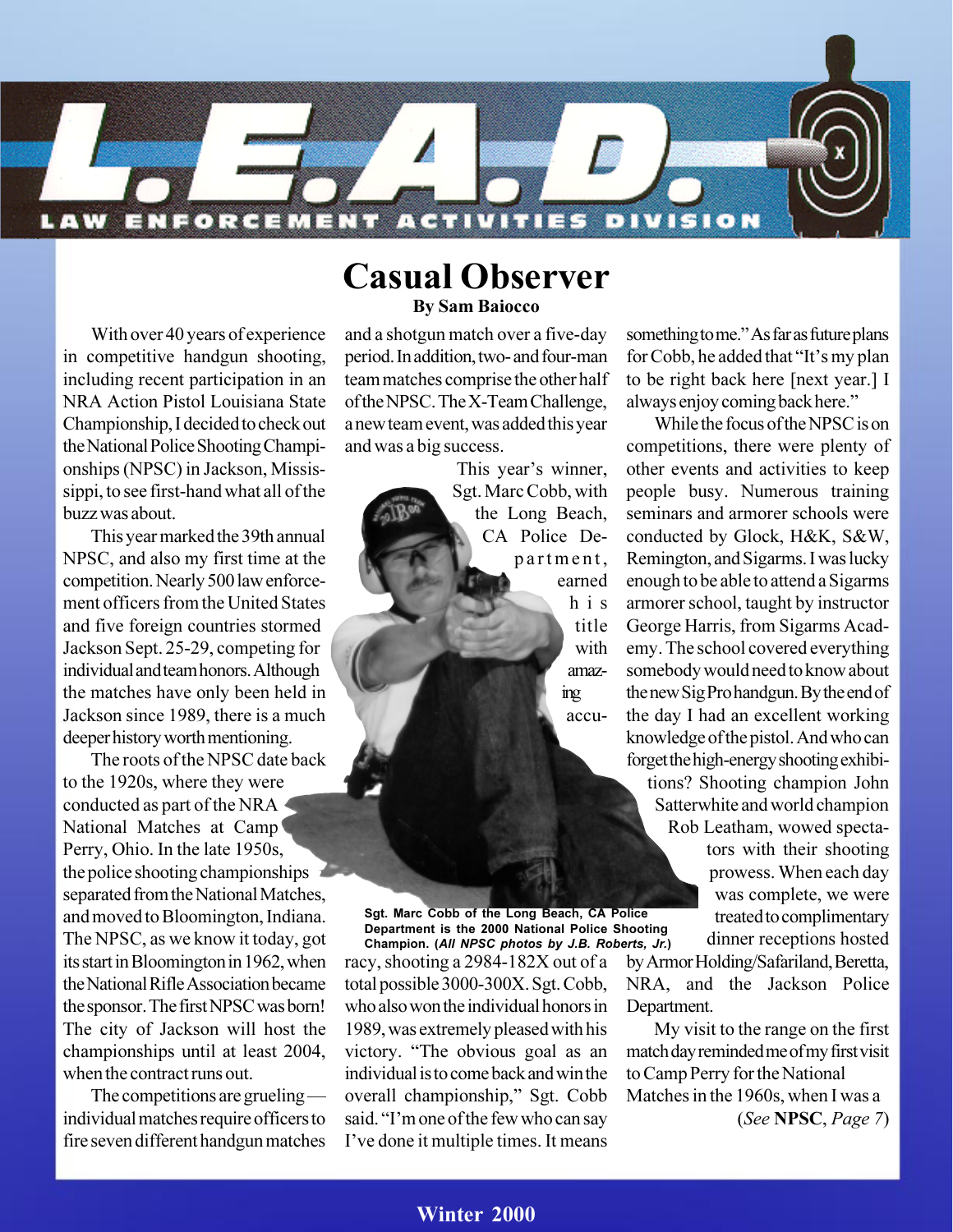

## **Southern States Police Benevolent Association**



Southern States Police Benevolent Association, Inc. (Southern Sates PBA), is a nonprofit professional association composed of more than 18,000 law enforcement officers and support personnel employed by federal, state, county, and municipal governments. The purpose of the association is to provide support for law enforcement personnel through legal, disciplinary, and legislative representation for its members.

Southern States PBA members reside in eleven southeastern states: Alabama, Arkansas, Georgia, Kentucky, Louisiana, Mississippi, North Carolina, South Carolina, Tennessee, Virginia, and West Virginia. Leadership at all levels consists of active or retired law enforcement officers. The president of the association is Jack L. Roberts, a sixteen-year veteran of the Tallahassee (FL) Police Department.

Legal representation is among the key benefits which Southern States PBA provides to its members. The association provides attorney services (1) if members are named as defendants in civil or criminal action resulting from their duties, and (2) to represent members at the scene of all on-duty shootings or serious injuries. The association also supports local chapters which assist members with disciplinary and grievance proceedings. Should those situations advance to a level where legal assistance is necessary, the Southern States PBA legal department may assist in these matters as well, upon the local chapter's approval.

In addition to legal services, Southern States PBA is active in lobbying legislators at the local, state, and national level. Other benefits include an accidental death benefit and professional staff on hand to provide consultation on matters such as pensions and salary issues. The association compiles an annual salary and benefits survey of agencies throughout the Southeast, which is available to the public.

Surveys of Southern States PBA membership have consistently indicated that law enforcement officer members of the association are strongly opposed to gun control. A

survey of over 200 of the association's chapter leaders was conducted earlier this year and revealed that a majority of officers believe in the rights of firearm owners and are opposed to increased gun control laws. In response to the statement, "Based on my own experience, if the laws on handgun ownership were stricter than they are now, the overall number of violent crimes would be reduced." 84.1 percent of the respondents disagreed or strongly disagreed. This response mirrors the results of a survey conducted of all Southern States PBA members several years ago.

Southern States PBA is funded through membership dues and citizen contributions. The association is not affiliated with any national or international organization and prohibits members from engaging in or condoning any strike or work stoppage by law enforcement officers.

For additional information on Southern States PBA, please contact Jonie Fletcher at (800) 233-3506 or (770) 389-5391.

### **Law Enforcement Officer of the Year Program**

The NRA Law Enforcement Officer of the Year Award recognizes exceptional valor, public service, and dedication to the principles of our constitutional heritage. Nominations for the 2001 Law Enforcement Officer of the Year are now being accepted and must be postmarked by September 1, 2001. If you know of an officer who qualifies for this prestigious award, call Emma Bailiff at (703) 267- 1649, for a nomination application.

The 2001 Law Enforcement Officer of the Year will be officially recognized at NRA's Annual Member's Meeting scheduled for May 18-22 in Kansas City, Missouri. The winner will be presented an award and a \$1,500 cash prize. The winner will also be invited to attend and participate in the 2001 National Police Shooting Championships (NPSC) as NRA's guest (expenses paid). The 2001 NPSC is scheduled for September 24-28, in Jackson, Mississippi. NRA will also feature this individual and his/her accomplishments on a one-page flier that is distributed nationally, as well as being featured in several nationally ranked law enforcement publications.

Don't miss this opportunity to acknowledge your fellow officers for their valor, public service or dedication to the principles of our constitutional heritage.

### **Winter 2000** 2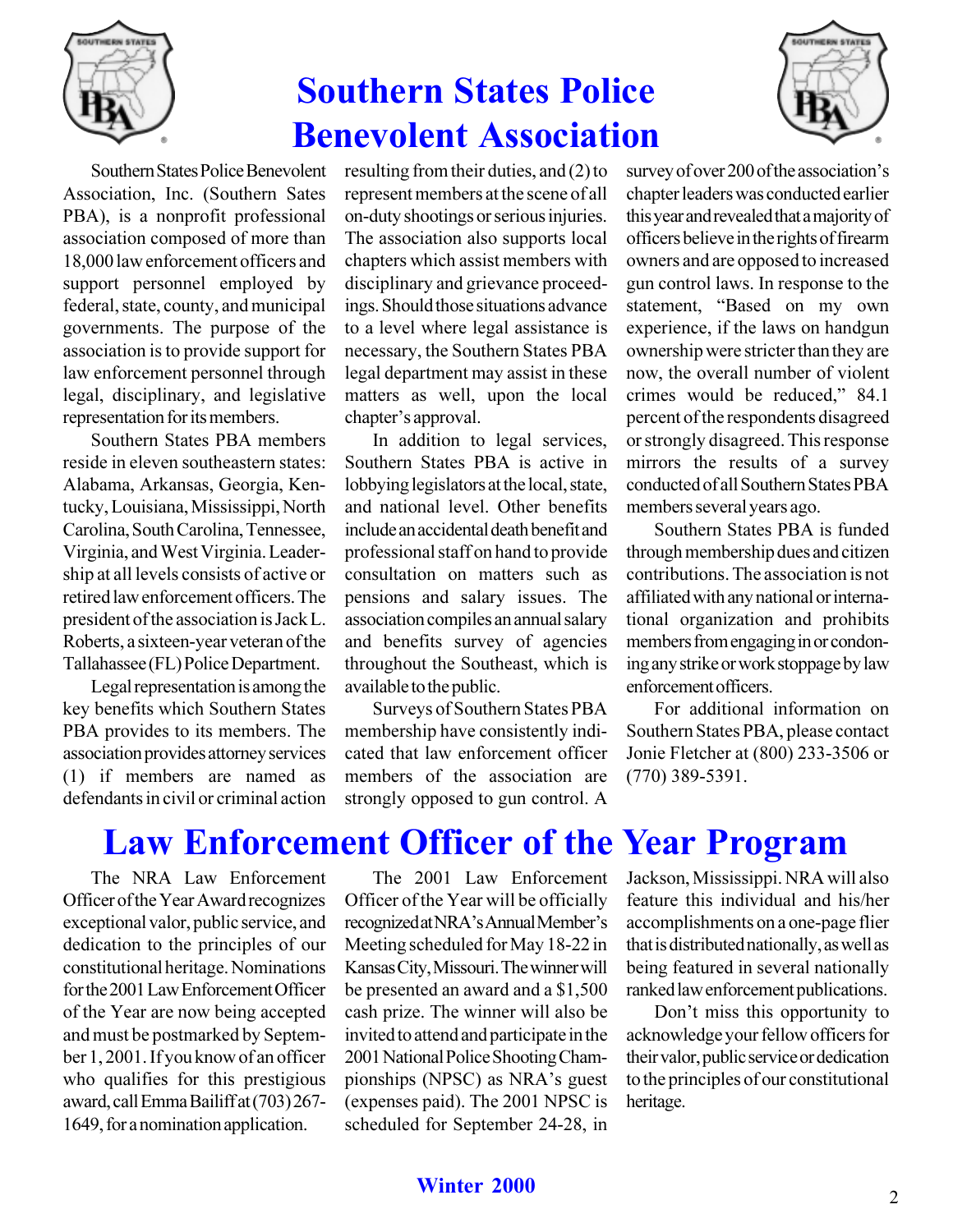## **NRA Hires New Manager For Law Enforcement Training**

Glen Hoyer is a 25-year law enforcement veteran, retiring from the Lexington County (SC) Sheriff's Department as a Captain. Earlier in his career, he worked for a city police department and a smaller sheriff's department, which helped round out his experience. Glen has received numerous awards during his career including Meritorious Conduct, Officer of the Year, Life Saving, Tactical Operations Contribution, Major Case Contribution, and has also received commendations from the South Carolina State Senate and the Fraternal Order of Police.

Glen has been a firearm instructor for 15 years, certified by the NRA in handgun, shotgun, select fire firearms, patrol rifle, as well as a tactical instructor. He is also certified



*Glen Hoyer, NRA's New Manager of Law Enforcement Training*

by the Smith & Wesson Academy as a submachine gun instructor and by the state of South Carolina as a Civilian Concealed Carry Instructor. Glen has been to armorer schools for Colt, Glock, Smith & Wesson, and Sig/ Sauer. In addition, he has served as a member of a tactical team, been a competitive shooter, and attended school for the investigation of officerinvolved shootings.

Glen has testified before the South Carolina State House and Senate committees and sub-committees on firearms and police matters. He was hired as an NRA adjunct instructor in 1996. He is also an NRA Endowment member and a member of International Association of Law Enforcement Firearms Instructors, National Tactical Officer's Association, and American Society of Law Enforcement Trainers.

The Law Enforcement Activities Division has had many postive changes in the past two years and I am looking forward to being a part of this progressive evolution," Glen said.

### **Springfield Armory Teams With NRA for Membership Promotion**

Springfield Armory, "The Oldest Name in American Firearms," has announced a new program in cooperation with America's premier gun rights organization, the National Rifle Association, to raise awareness among firearm owners while increasing participation in the NRA.

For a limited time, with every purchase of a Springfield Armory M1A .308 caliber semi-automatic rifle, Springfield will provide a oneyear membership to the NRA. The membership may be used by the purchaser or may be given to a friend or family member.

In the past year, membership in the NRA has risen to all-time record levels, surpassing the 4 million mark for the first time in its history.

The M1A/M14 is a symbol of American freedom in its own right. With nearly four decades of active duty, the M1A continues to rank first in tradition and history. With unsurpassed workmanship, attention to detail and a unique rugged beauty, the M1A is backed by the industry's

strongest lifetime warranty.

The important thing is to give someone who is not already an NRA member the opportunity to become involved in the organization doing the most to protect our Second Amendment rights," said Dennis Reese, Springfield Armory Co-Chairman.

For more information on the M1A/ NRA promotion and the entire line of Springfield products, contact your Springfield dealer or Springfield, Inc. at (309) 944-5631 or visit our website *at: www.springfieldarmory.com.*

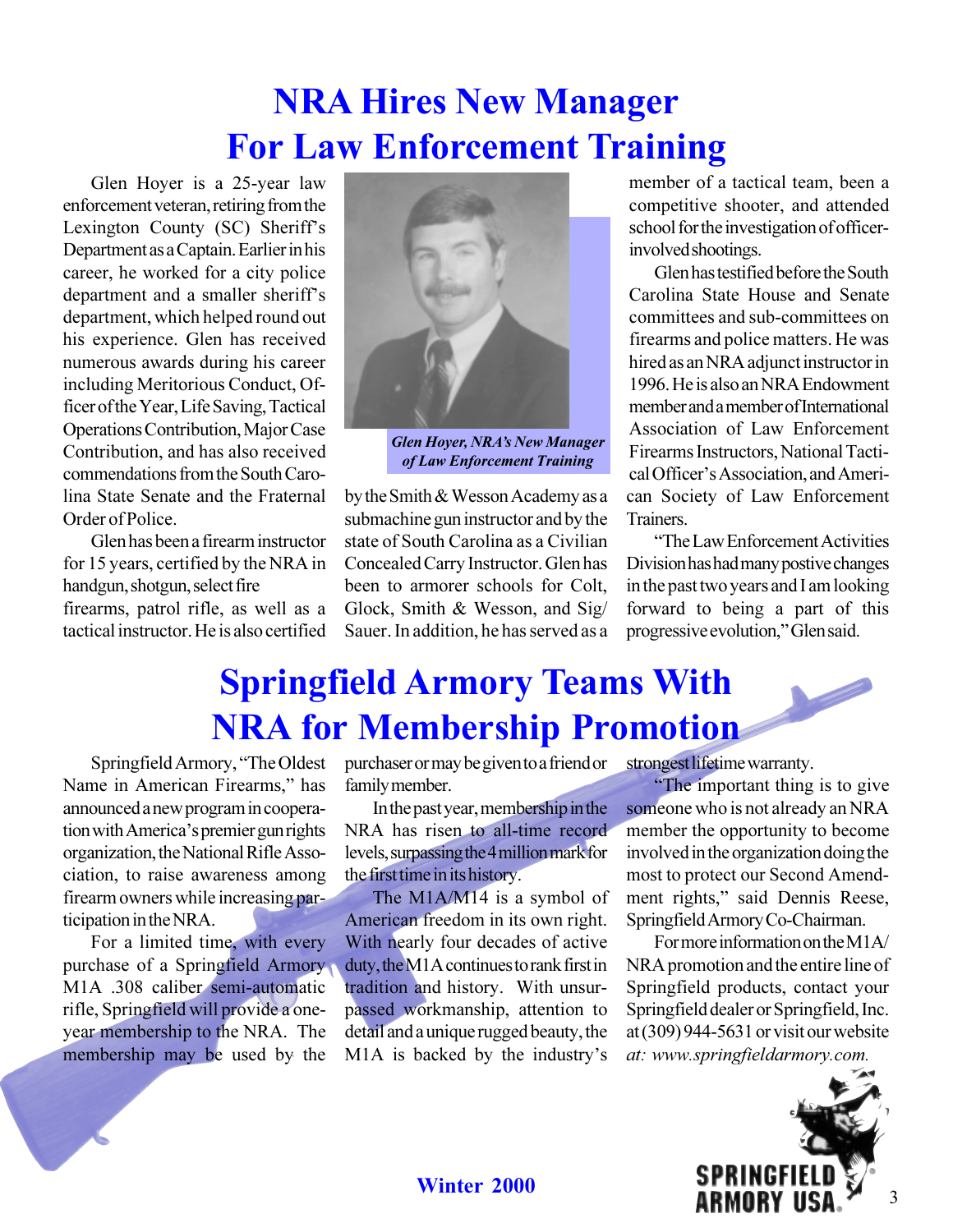







# **NRA-Hosted Law Enforcement Tuition-Free Schools**

**E-Mail Address: lead@nrahq.org Web site:** *www.nrahq.org/safety/law*

The National Rifle Association's (NRA) Law Enforcement Activities Division (LEAD), in conjunction with Benelli U.S.A., Beretta U.S.A., Colt, Glock, Inc., Heckler & Koch, O.F. Mossberg & Sons, Remington Arms Inc., SIG Arms Academy, Sturm Ruger & Co., Smith & Wesson Academy, Gunsite Academy, Blackwater Training Center, and InSights Training Center, will be hosting the following complimentary armorer/ shooting schools during 2001. Each tuition-free school will be held at NRA Headquarters in Fairfax, Virginia, and is limited to twenty-five law enforcement officers. Participants will be responsible for all other expenses. As our 2001 schedule finalizes, other armorer and/or shooting schools will be added.

These courses, seminars, and training schools are being donated by each of these companies as a way of giving back to our law enforcement officers. Some of them cost upwards of \$1,000 normally. If you are selected to attend one and circumstances occur preventing your attendance, please notify us as soon as possible so that we can make that slot available to someone else. More schools are expected to be added from other manufacturers and training academies during the course of the year.

There are no official entry forms for this training. Participants will be selected by drawings. Please write on a 3 x 5 card, your name, rank, assignment, agency affiliation, address, telephone number, and e-mail address where you may be reached and where your law enforcement status can be verified. You must indicate on the card which school you are interested in; separate entries are required for each school, but all cards may be mailed together. **(Only one entry per person per school will be accepted. Mail cards to:)**

*National Rifle Association Law Enforcement Activities Div. 11250 Waples Mill Road Fairfax, VA 22030-9400 Attn: Dave Gledhill*

The drawing for each school will take place after the entry deadline. Winners will be notified by phone/ mail. NRA membership is not a requirement for participation in any of these schools. For more information, please call the Law Enforcement Activities Division at (703) 267-1640.

| <b>DATES</b>              | MFGR./CO.                                   | <b>SUBJECT</b>                                            | <b>ENTRY DEADLINE</b> |
|---------------------------|---------------------------------------------|-----------------------------------------------------------|-----------------------|
| April 16-18, 2001         | <b>InSights Training</b><br><b>Center</b>   | <b>Law Enforcement Intensive</b><br><b>Handgun Skills</b> | <b>March 2, 2001</b>  |
| May 22-24, 2001           | <b>Ruger</b>                                | <b>Min-14/Police Carbine</b><br><b>Armorer/Live Fire</b>  | <b>April 6, 2001</b>  |
|                           |                                             |                                                           |                       |
| <b>August 13-17, 2001</b> | <b>Blackwater Training</b><br><b>Center</b> | <b>Tactical Handgun/Shotgun</b><br><b>Shooting</b>        | <b>June 29, 2001</b>  |
| <b>August 27-28, 2001</b> | <b>Benelli</b>                              | <b>Super-90 Shotgun Armorer</b>                           | <b>July 13, 2001</b>  |

*Continued on Page 5*







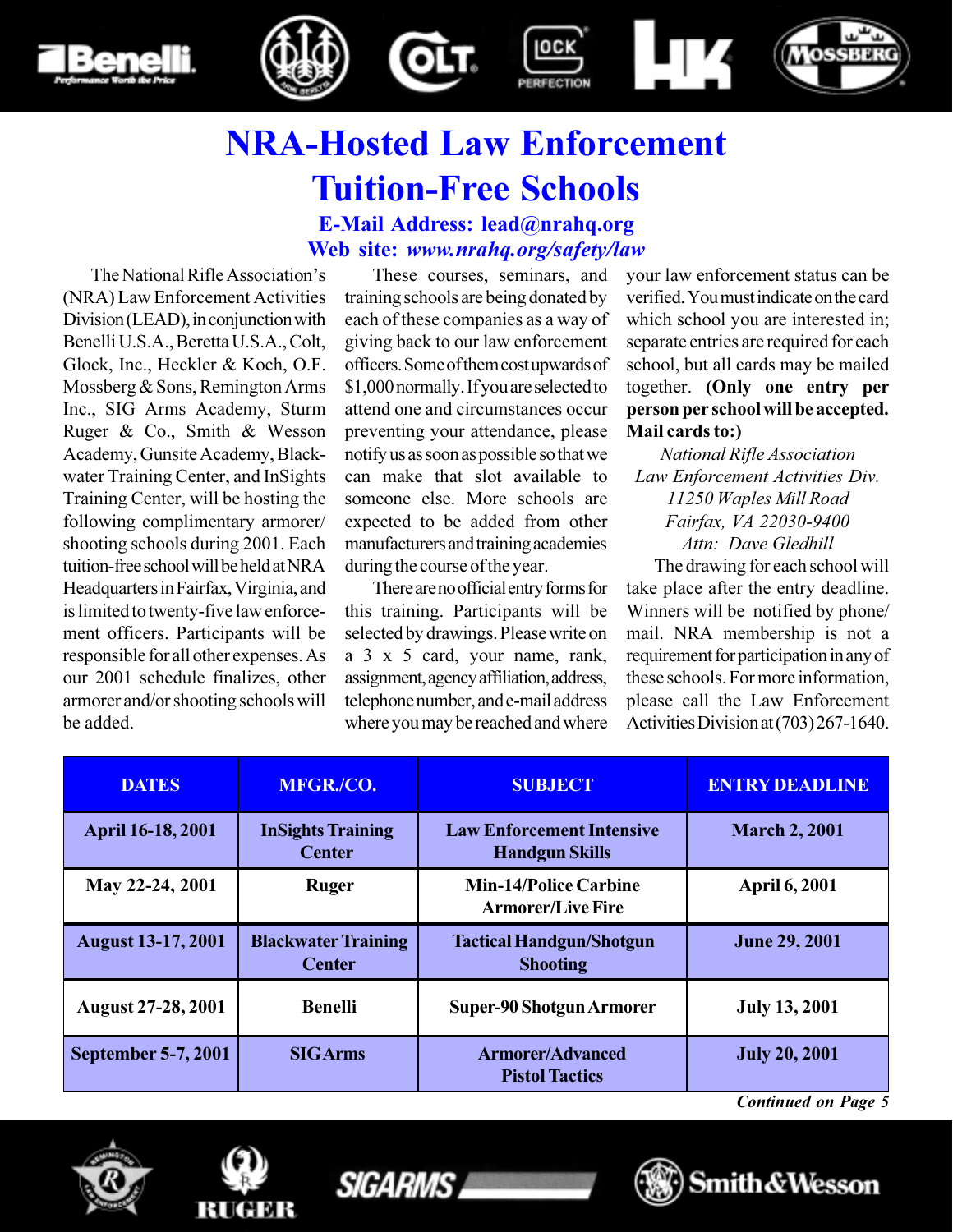

## **2001 NRA Law Enforcement Instructor Schools**



#### **E-Mail Address: lead@nrahq.org Web site:** *www.nrahq.org/safety/law*

#### **Handgun/Shotgun Instructor**

| Jan. 15-19, 2001  | San Fernando, CA        |
|-------------------|-------------------------|
| Mar. 5-9, 2001    | Toccoa, GA              |
| Mar. 19-23, 2001  | Moyock, NC (Blackwater) |
| Apr. 16-20, 2001  | Grants Pass, OR         |
| Apr. 23-27, 2001  | Pearl, MS               |
| Apr. 23-27, 2001  | Washington, DC          |
| May 7-11, 2001    | Cheshire, CT            |
| May 21-25, 2001   | Knoxville, TN           |
| June 4-8, 2001    | Allentown, PA           |
| June 4-8, 2001    | Fredericksburg, VA      |
| August 6-10, 2001 | Rochester, MN           |
| Sept. 10-14, 2001 | Topeka, KS              |
| Oct. 8-13, 2001   | Las Vegas, NV           |
| Oct. 15-19, 2001  | Baton Rouge, LA         |
| Oct. 15-19, 2001  | Evansville, IN          |
| Oct. 22-26, 2001  | St. Charles, MO         |
| Nov. 5-9, 2001    | Pearl, MS               |
| Nov. 5-9, 2001    | Washington, DC          |
|                   |                         |

#### **Tactical Handgun Instructor**

| Mar. 12-16, 2001  | Toccoa, GA              |
|-------------------|-------------------------|
| Mar. 26-30, 2001  | Moyock, NC (Blackwater) |
| Apr. 9-13, 2001   | Boise, ID               |
| Apr. 16-20, 2001  | Castle Rock, CO         |
| Apr. 23-27, 2001  | Fairbanks, AK           |
| Apr. 23-27, 2001  | Fairfax, VA             |
| May 7-11, 2001    | Selma, AL               |
| May 7-11, 2001    | Vancouver, WA           |
| June 11-5, 2001   | Parchman, MS            |
| Sept. 17-21, 2001 | Topeka, KS              |

Oct. 8-12, 2001 Canton, MI Nov. 5-9, 2001 Phoenix, AZ

Sept. 24-28, 2001 Fredericksburg, VA Nov. 12-16, 2001 Las Vegas, NV

#### **Handgun Instructor**

June 11-15, 2001 Castle Rock,CO Sept. 10-14, 2001 Phoenix, AZ

#### **Tactical Shotgun Instructor**

| Apr. 2-6, 2001    | Parchman, MS    |
|-------------------|-----------------|
| June 18-22, 2001  | Castle Rock, CO |
| July 16-20, 2001  | Vancouver, WA   |
| Sept. 17-21, 2001 | Phoenix, AZ     |

#### **Patrol Rifle Instructor**

| Apr. 2-6, 2001    | Boise, ID          |
|-------------------|--------------------|
| May 21-25, 2001   | Fredericksburg, VA |
| June 4-8, 2001    | Pearl, MS          |
| Aug. 6-10, 2001   | Castle Rock, CO    |
| Sept. 17-21, 2001 | Fredericksburg, VA |
| Nov. 5-9, 2001    | Las Vegas, NV      |
|                   |                    |

#### **Precision Rifle (Scoped) Instuctor**

Aug. 13-17, 2001 Castle Rock,CO Dec. 3-7, 2001 Las Vegas, NV

Apr. 9-13, 2001 Parchman, MS May 14-18, 2001 Fredericksburg, VA

#### **Select-Fire Instructor**

April 23-27, 2001 Phoenix, AZ

#### **Several schools have undertaken name changes:**

Submachine Gun Instructor is now called **Select Fire**, Long-Range Rifle Instructor is now called **Precision Rifle (Scoped)**, Firearms Instructor is now called **Handgun/Shotgun Instructor**, and Shotgun is now called **Tactical Shotgun**.

| <b>DATES</b>      | MFGR./CO.        | <b>SUBJECT</b>                                                 | <b>ENTRY DEADLINE</b> |  |
|-------------------|------------------|----------------------------------------------------------------|-----------------------|--|
| Sept. 10-12, 2001 | <b>Remington</b> | 870/11-87/700 P Armorer                                        | <b>July 27, 2001</b>  |  |
| Sept. 17-21, 2001 | <b>Beretta</b>   | <b>Pistol Armorer/Tactical Shooting</b>                        | <b>August 3, 2001</b> |  |
| Nov. 12-16, 2001  | Heckler&Koch     | <b>MP5/Trigger Groups/</b><br><b>Rifles/USP Pistol Armorer</b> | Sept. 28, 2001        |  |

### **Winter 2000** 5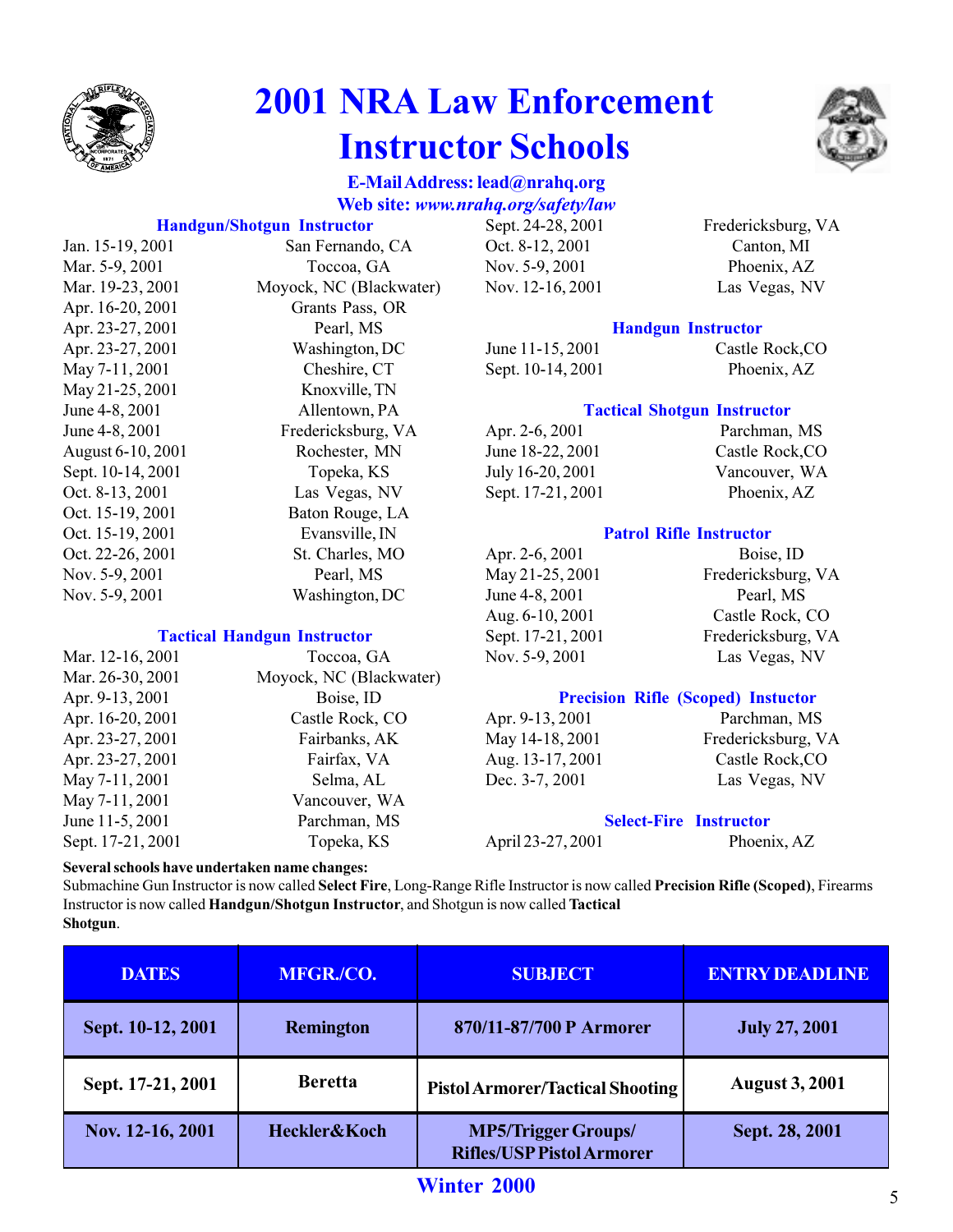### **FRIENDS OF Supports Law Enforcement With More Than \$500,000 in Grants**

*Friends of NRA* is an exciting grassroots fund-raising program that fosters community involvement, raises money, and gives 100 percent of the net proceeds to qualified local, state, and national programs. Working with NRA's field staff, thousands of volunteers nationwide are participating in the program by helping to organize committees and plan local events.

*Friends of NRA* events typically include a great dinner followed by live auctions and special drawings for unique and collectible merchandise. All net proceeds benefit The NRA Foundation, and half of the funds are allocated to support projects within the state where the money was raised. The other half of the money is used to fund similar projects on a national level.

Numerous law enforcement agencies across the country have received grant money to help fund programs in their area. Among many worthwhile projects that *Friends of NRA* supports are law enforcement achievement awards, firearm training, the purchase of Eddie Eagle GunSafe™ program mascot costumes, training aids, college scholarships for the children of law enforcement officers, and travel expenses for law enforcement competitions. Over \$110,000 in grant money has been awarded to various law enforcement agencies around the nation to date. In addition, over \$450,000 in grant money has been awarded to the Eddie Eagle GunSafe program to provide materials free of charge to law enforcement agencies.

Im glad that *Friends of NRA* works to provide us with grants for the Eddie Eagle program," says Patrolman Randall Dixon of the Cleveland, TN, police department. "The Friends grant that we receive helps us to reach nearly  $3,000$  schoolchildren every year---it's a wonderful thing that they do.

For information on applying for a grant or to find out when the next *Friends of NRA* event will be held in your area, contact your local NRA Field Representative. Call (800) NRA-3888, ext. 1354 to find your local representative, or log onto *www.nrahq.org/shooting/directory/ index.shtml*.

## **Refuse To Be A Victim<sup>®</sup> Needs You!**

Refuse To Be A Victim®is a 3-4 hour crime prevention seminar that teaches mental preparedness, safety, and avoidance of criminal attack. Since the program's inception in 1993, it has reached over 26,000 people, largely due to the support of law enforcement agencies throughout the United States. Currently, there are nearly one hundred agencies represented; though this is a significant amount, we are continually seeking support from the law enforcement community. Including Refuse To Be A Victim® in your community outreach programs will empower members of your community by encouraging them to be *actively* involved in their own personal safety.

The certification process for active duty law enforcement personnel

interested in becoming Refuse To Be A Victim® certified instructors begins with completing an application. The next step is participating in an instructor development workshop. The workshop concentrates on technical aspects of the program, certification guidelines, speaking techniques, presentation skills, and seminar promotion. The tuition fee for active law enforcement officers is \$47.50, half of the fee charged to the general public.

As part of our effort to support the law enforcement community, NRA will provide seminar materials free of charge for a limited time, to law enforcement officers who use the program as part of their community outreach efforts.

For more information about

attending a seminar or becoming a certified instructor, please call (800) 861-1166 or visit *www.nrahq.org/ safety/rtbav.*

| Seminars:*       |  |                        |
|------------------|--|------------------------|
| <b>January</b>   |  | $\widehat{\mathbf{R}}$ |
| Puyallup, WA     |  | 1/6                    |
| Berkley, MI      |  | 1/8                    |
| Berkley, NJ      |  | 1/9                    |
| Palestine, TX    |  | 1/13                   |
| Friendswood, TX  |  | 1/17                   |
| Tinton Falls, NJ |  | 1/21                   |
| <b>February</b>  |  |                        |
| Puyullap, WA     |  | 2/3                    |
| Palestine, TX    |  | 2/17                   |
| Auburn Hills, MI |  | 2/26                   |

\*Dates are as of December, 2000.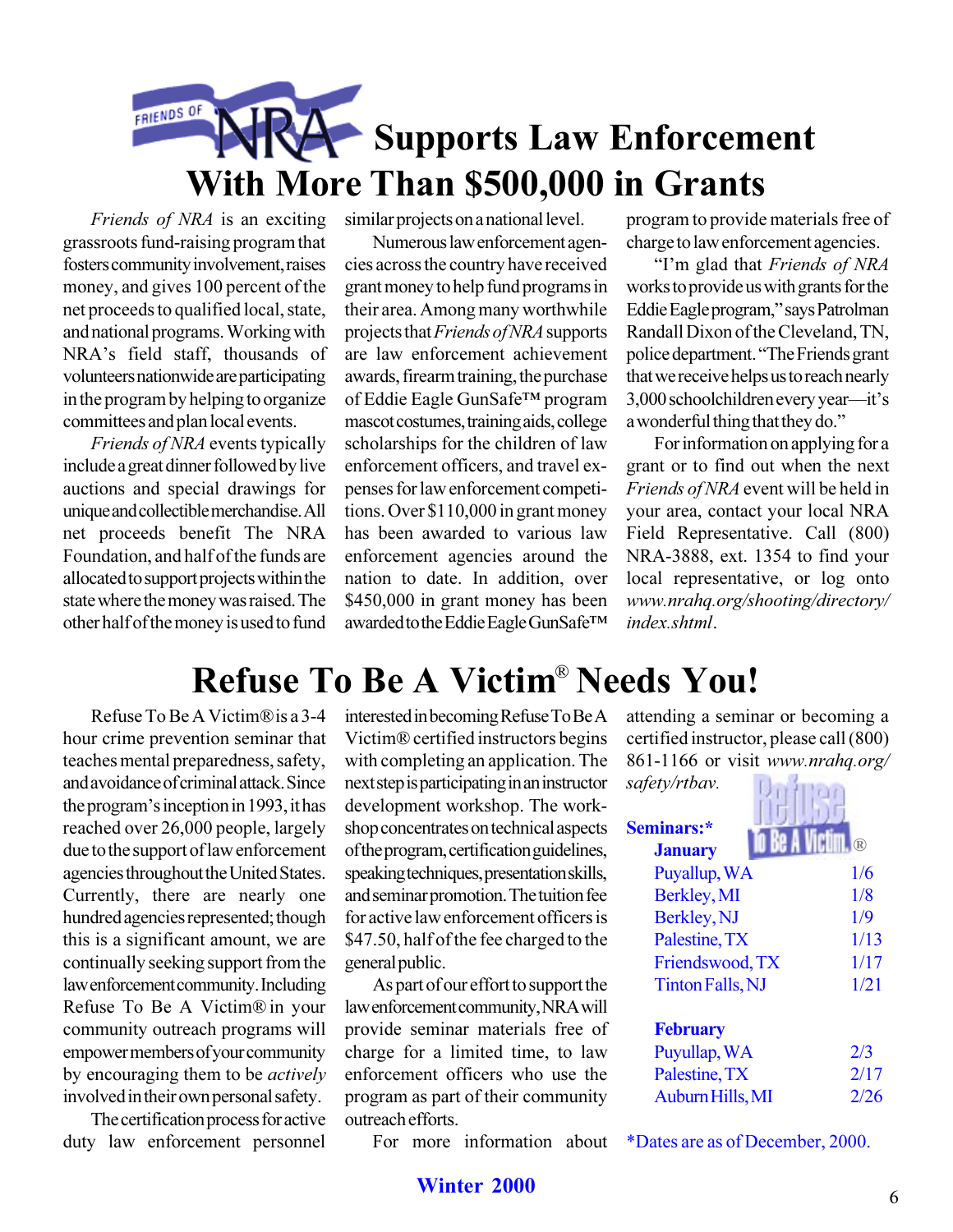#### (**NPSC**, *From Page 1*)

member of the Navy Shooting Team. Just like at Perry, many officers had their team tents up with their city or state flags flying; some teams had rented motor homes that served as their operations center. For car buffs like me the NPSC was like a car show; every possible version of the latest police car was visible. As Murphy's Law might dictate, a cold and rain front swept through during the first day of competitions, dropping temperatures into the 50s. The shooters, of course, were unfazed.

The second day of competitions saw sunshine and warmer temperatures. Not surprisingly, scores appeared to rise dramatically with the improved weather. I also got a chance to observe my friend Lt. Philip Hemphill of the Mississippi Highway Patrol on the line. Lt. Hemphill, who was disappointed with his previous day's scores, rebounded like a lion. He shot an amazing 1498-122X out of a possible 1500-150X, winning the Semi-Automatic Pistol 1500 Aggre-



**FBI Agent Cathy Schroeder, Atlanta Office, is the 2000 Woman National Police Shooting Champion.**

gate, and also shot a 600-50X out of a possible 600-60X, winning the semiautomatic pistol NRA National Police Match. Both scores are new national records! If you know Lt. Hemphill, you know that he is a friendly person, engaging in conversation, and always involved in old-fashioned ribbing and friendly competition. About his wins, however, he was almost speechless. "It feels good," he said. "It's awesome.

Unfortunately, I had to leave the NPSC early, so I missed the final three days of competitions, but all the same, it was a very rewarding experience. Besides renewing old acquaintances and making many new ones, it provided me an opportunity to observe an exciting shooting competition that I had never seen before. The NRA should be commended for sponsoring and running an excellent match. The 108 various industrial and organizations should be commended for their generosity in providing the services and awards that are so important for a competition of this magnitude. And finally, we should salute the nearly 500 police competitors who once a year come to this event to be the best that they can be. The hard work and dedication that they put forth to enhance their handgun proficiency most certainly has made them better prepared to serve and protect their communities, a quality that we should be grateful for.



**Third place winner of the 2000 National Police Shooting Championships, Lt. Philip Hemphill, MS Highway Patrol, proudly shows off his targets that broke two records.**



**Officers shoot from seven yards during the 2000 National Police Shooting Championships.**



**Agent Clay Tippit, US Border Patrol, Fort Davis, Texas, placed second in the 2000 National Police Shooting Championships, and also won numerous awards for victories in several matches.**